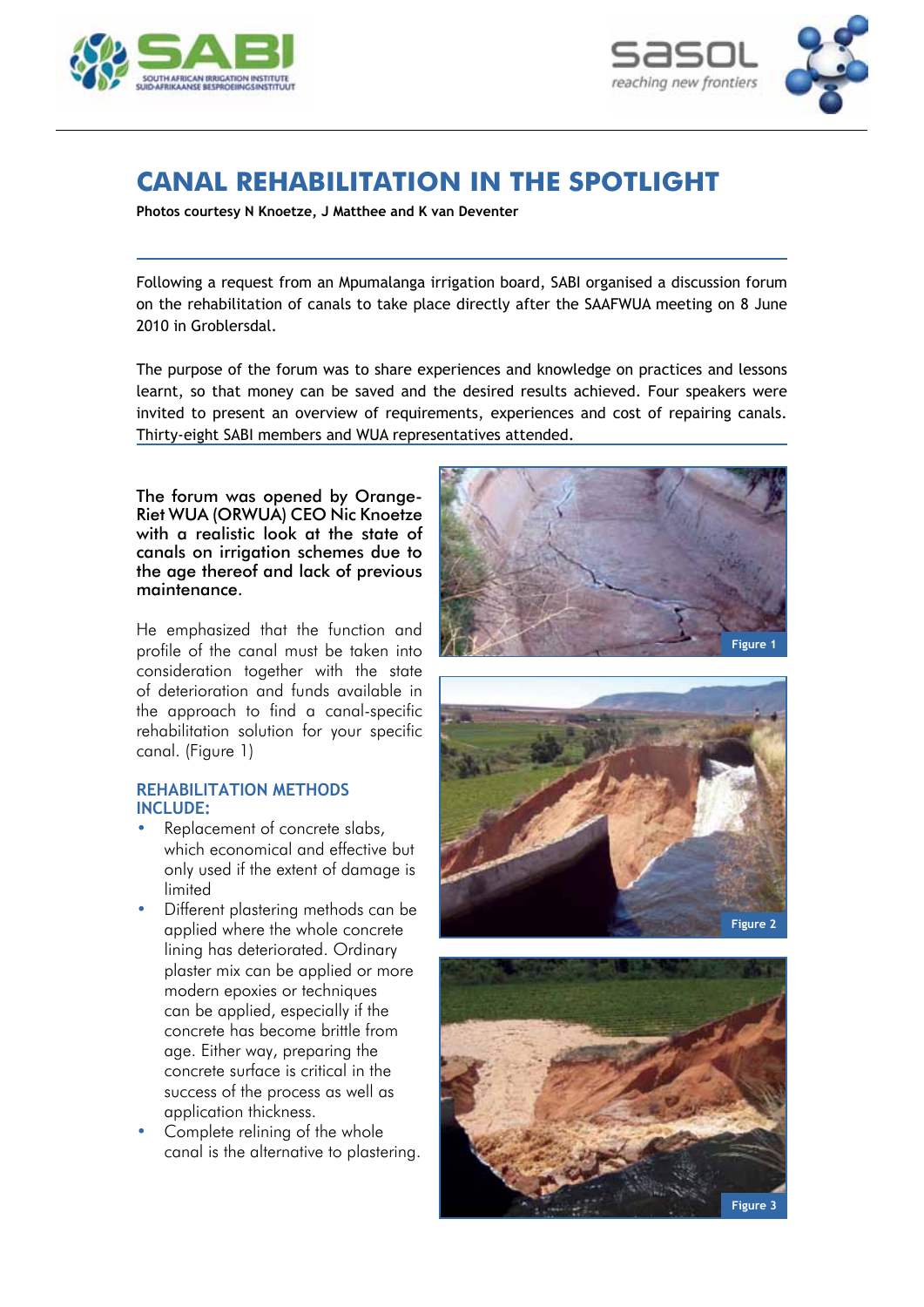





If one has to decide between PLASTERING OR RELINING; plaster rather as it is cheaper and effective in the medium term, although life span and durability may be unknown. Plastering a trial section in the select way can provide some indication of expected results. Relining is expensive but more effective, resulting in a live span similar to that of a new canal. Experiences at ORWUA has shown plastering costs approximately R30/m2 and concrete relining approximately R92/m2.

#### **Maintenance critical**

In conclusion, he stated that maintenance is critical in postponing rehabilitation but if it becomes necessary, a WUA should rather start early with rehabilitation than wait until it is to late, as by starting early you can budget over time and every year repair a part of the canal. Lower Olifants River WUA (LORWUA) CEO Johan Matthee, provided a very practical overview of the devastating effects of canal failure as well as costs of different repair methods. The LORWUA canals were built from 1917 to 1930, the main canal being 260km in length with a further 60km of secondary canals and furrows.

According to DWA canals have a life expectancy of 40 years, which has obviously been exceeded long ago. The LORWUA took over the canals from DWA in 2001, and the poor condition of the canals is limiting the supply of water to the scheme. Annual maintenance of R4m is budgeted for, and R1m has been spent on experimental sections. In 2010, approximately R11m is to be spent on plastering. The water users understand the importance of rehabilitation, especially as a recent canal failure damaged vineyards, interrupted water supply and were expensive to repair (Figure 2 and 3).

#### **Relining**

The LORWUA experiences have shown that relining of canals can cost between R150/m2 (for 15 mm thick plastering) to R776/m2 (for 100mm thick relining).

To provide a local perspective, Joppie Graham from the Hereford Irrigation Board outside Groblersdal, discussed the process of lining their previously earth canal using fibre cement.

Previously the unlined canal suffered as much as 80% of water losses, and the irrigation board made the decision to line the canal. They decided on Hyson Cells, a mat comprising of square, hollow geocells fabricated from thin plastic film, which is then filled with the concrete to provide a canal lining. The cost of their project to line the 1.25m x 1.3m x 1.25m trapezium shaped canal was R171/m2, with labourers covering about 80m of canal length per day.